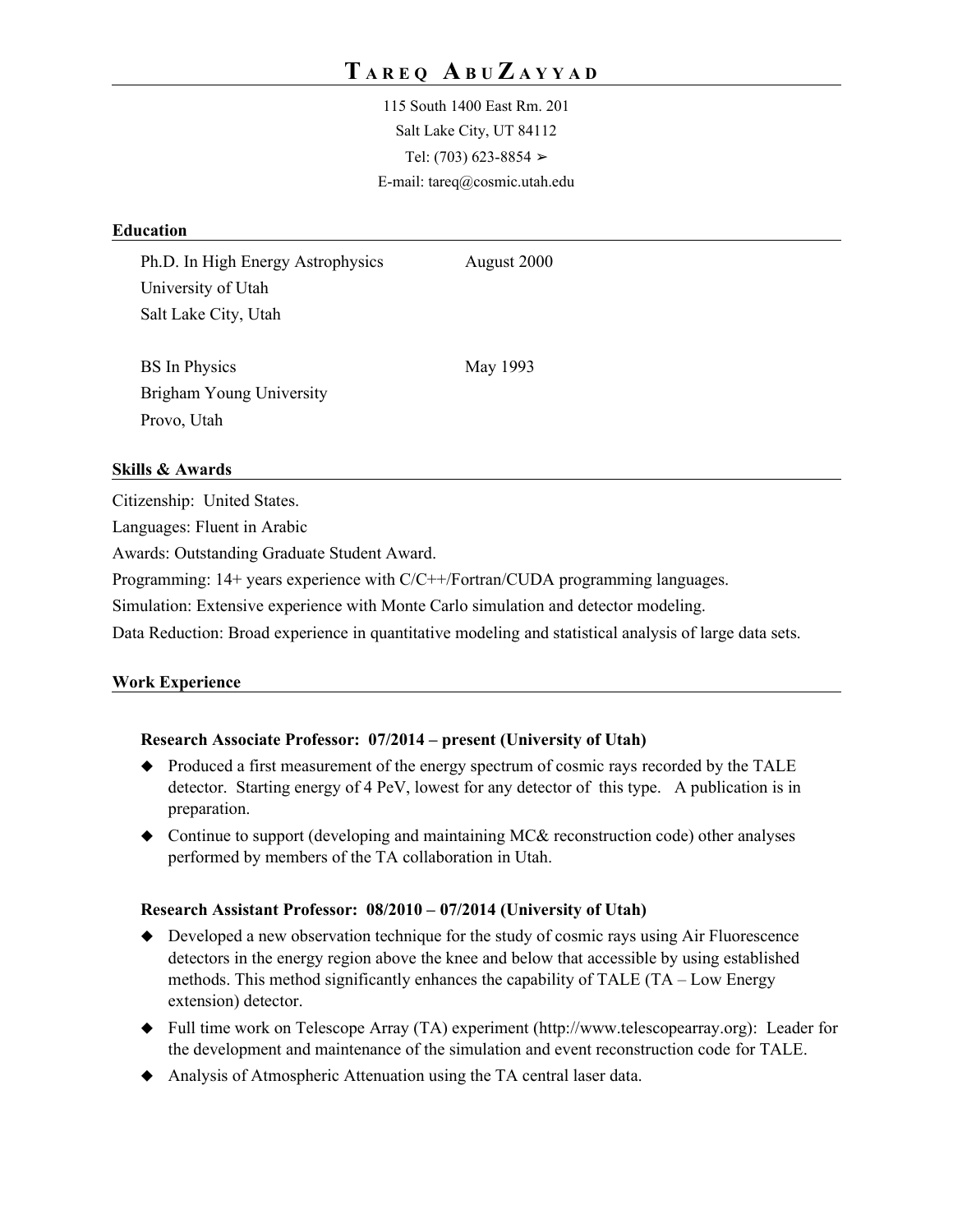- Continuing research into General Programing on Graphics Processor Units (GPGPU) by porting the detector simulation chain to the CUDA programing language.
- Assist and guide graduate students and post docs working on TA analysis projects.

## **Visiting Assistant Professor: 09/2008 – 08/2010 (University of Wisconsin, River Falls)**

- Full time Teaching during Fall semesters and doing Research on IceCube neutrino observatory [\(http://www.icecube.wisc.edu\)](http://www.icecube.wisc.edu/) during Spring/Summer. Taught following classes: Math Methods/Basic physics/Introductory laboratory.
- For IceCube, I ported part of the detector simulation to run on a Graphics Processor Unit, enabling a 100-fold increase in overall speed of program execution. The simulation run on the GPU is a valuable tool for detector characterization and is now being pursued by other members of the collaboration for that purpose. In addition, it provides a proof-of-concept demonstration of the general technique of using GPUs for computation.
- Taught introductory physics course and General Physics Lab during Fall of 08.
- Supervised undergraduate students research on IceCube. One student finished her summer research and presented results at a conference.

## **Research Assistant Professor: 07/2006 – 08/2010 (University of Utah)**

- Worked on the spectrum measurement from the TA Middle Drum Fluorescence Detector (FD). The result was presented at the 31st International Cosmic Ray Conference.
- Wrote event reconstruction code for TA, and performed first analysis of this data.
- Incorporated new Fluorescence measurements/Energy deposit calculations and other updates into detector MC and analysis code.
- Coordinated the comparisons of three separate stereo analysis efforts by different members of the HiRes [\(http://www.cosmic-ray.org\)](http://http://www.cosmic-ray.org) Collaboration, including my own analysis.
- Reanalyzed the HiRes-1 data for an updated spectrum measurement, guiding a Ph.D. Student with his research.
- Participated in the field deployment of an array of 507 surface detectors for the TA experiment (spread over 300 square miles).

## **Research Associate: 03/2004 – 07/2006 (University of Utah)**

- Developed a "tandem stereo analysis", in support of the monocular results. This tandem concept is used in the hybrid analysis of on TA in 2012.
- Performed simulation studies for the optimization of the TA/TALE detector which were included in the proposal for the Telescope Array experiment.
- Taught an introductory Physics course "Preparation for College Physics"

## **Post Doctoral Research Associate: 08/2000 – 03/2004 (resident at George Mason University)**

- Worked with Prof. Gene Loh on the OWL (a proposed satellite borne cosmic rays detector) experiment. Developed a complete set of simulation and event reconstruction programs (written in C++/ROOT) and did detector performance studies.
- Studied the possible effects of cloud presence on the accuracy of measurements by space borne extensive air shower telescopes operated in monocular or stereo modes.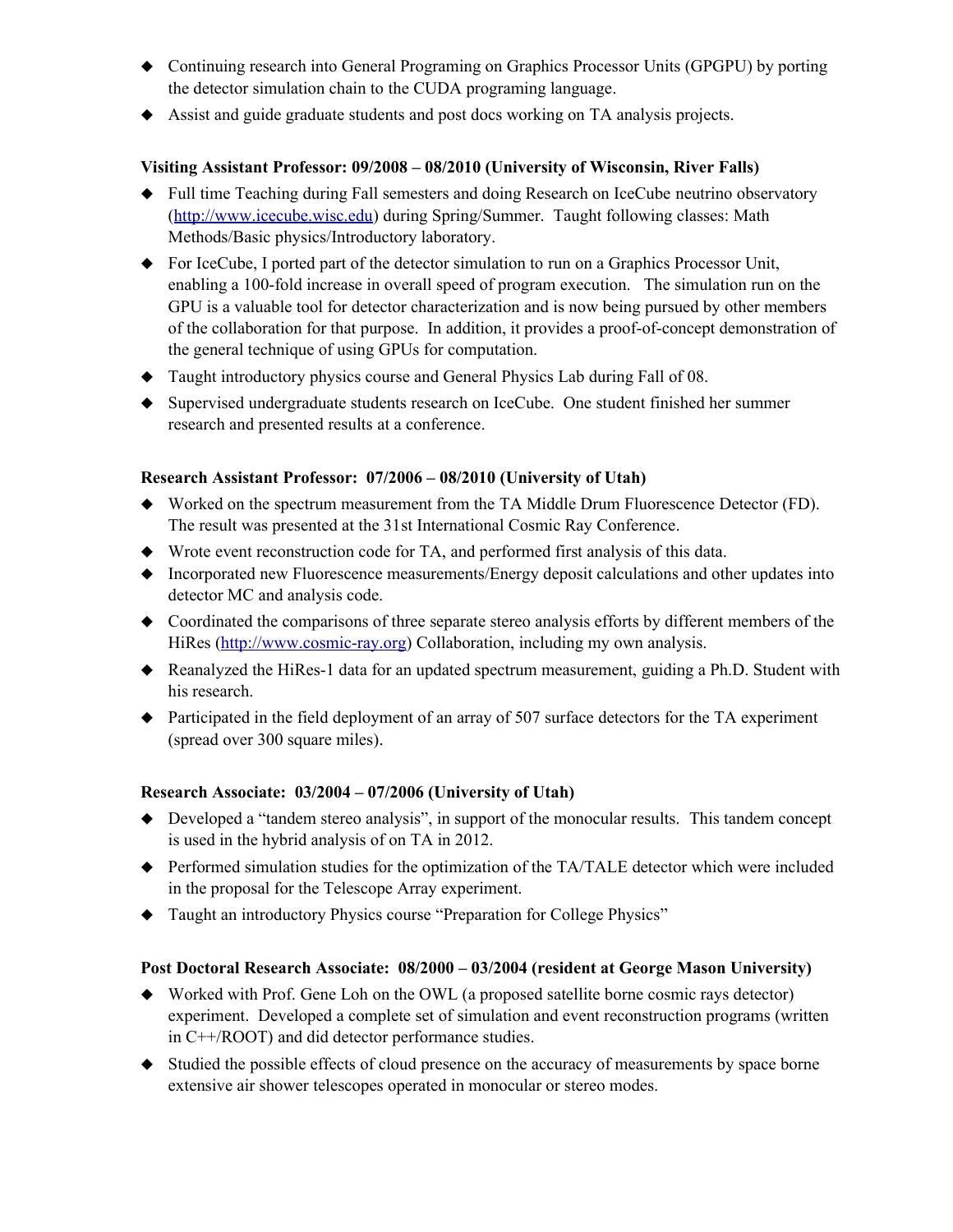• Published a paper on the results.

### **Graduate Research Assistant: 1997 – 2000 (University of Utah)**

- Participated in data taking with the Prototype HiRes detector.
- Surveyed, performed final calibration and decommissioning of the Prototype HiRes Detector
- Participated in the construction and deployment of the HiRes-1/HiRes-2 detectors.
- Co-developed the detector Monte Carlo program and was the primary developer of the data analysis and event reconstruction programs for data collected in monocular mode (main detector operation mode from 97-99.)
- Performed detector electronics calibration and atmospheric calibration data analysis.
- The results of my analysis were the basis of the HiRes monocular spectrum paper (evidence for the GZK cut-off), and were used for a number of other publications on anisotropy studies based on HiRes-1 monocular data.

#### **Graduate Teaching Assistant: 1994** -- **1997 (University of Utah)**

Conducted lectures, supervised laboratory courses and graded homework and exams.

#### **Selected Publications**

| R. U. Abbasi et al. "The Hybrid Energy Spectrum of Telescope Array's Middle Drum Detector and                                                                                                 |
|-----------------------------------------------------------------------------------------------------------------------------------------------------------------------------------------------|
| Surface Array" [arXiv:1410.3151]                                                                                                                                                              |
| T. Abu-Zayyad et al. "The Telescope Array Fluorescence Detector Simulation on GPUs",<br>Proceedings of the CHEP2013 meeting, Amsterdam. (Submitted to IOP,<br>JPCS, to appear in Q2 2014)     |
| T. Abu-Zayyad et al. "Cerenkov Events Seen by The TALE Air Fluorescence Detector", in<br>Proceedings of the DPF2013 meeting, Santa Cruz, 2013. [arXiv:1310.0069]                              |
| T. Abu-Zayyad et al. "The Energy Spectrum of Telescope Array's Middle Drum Detector and the<br>Direct Comparison to the High Resolution Fly's Eye Experiment",<br>Astroparticle Physics, 2012 |
| R. U. Abbasi et al. "Measurement of the Flux of Ultra High Energy Cosmic Rays by the Stereo<br>Technique", Astroparticle Physics, 2009                                                        |
| T. Nonaka et al. "The present status of the Telescope Array experiment.",                                                                                                                     |
| Nucl. Phys. Proc. Suppl., 2009                                                                                                                                                                |
| R. U. Abbasi et al. "Observation of the GZK Cutoff by the HiRes Experiment",                                                                                                                  |
| Physical Review Letters, 2008                                                                                                                                                                 |
| R. U. Abbasi et al. "Air fluorescence measurements in the spectral range 300-420 nm using a 28.5-<br>GeV electron beam", Astroparticle Physics, 2008.                                         |
| R. U. Abbasi et al. "The FLASH thick-target experiment",                                                                                                                                      |
| Nuclear Instruments and Methods A, 2008                                                                                                                                                       |
| R. U. Abbasi et al. "Search for point-like sources of cosmic rays with energies above 10 <sup>**</sup> 18.5 eV in<br>the HiRes. 1. Monocular data-set", Astroparticle Physics, 2007           |
| R. U. Abbasi et al. "Search for cross-correlations of ultrahigh-energy cosmic rays with BL Lacertae<br>objects", Astrophysical Journal, 2006                                                  |